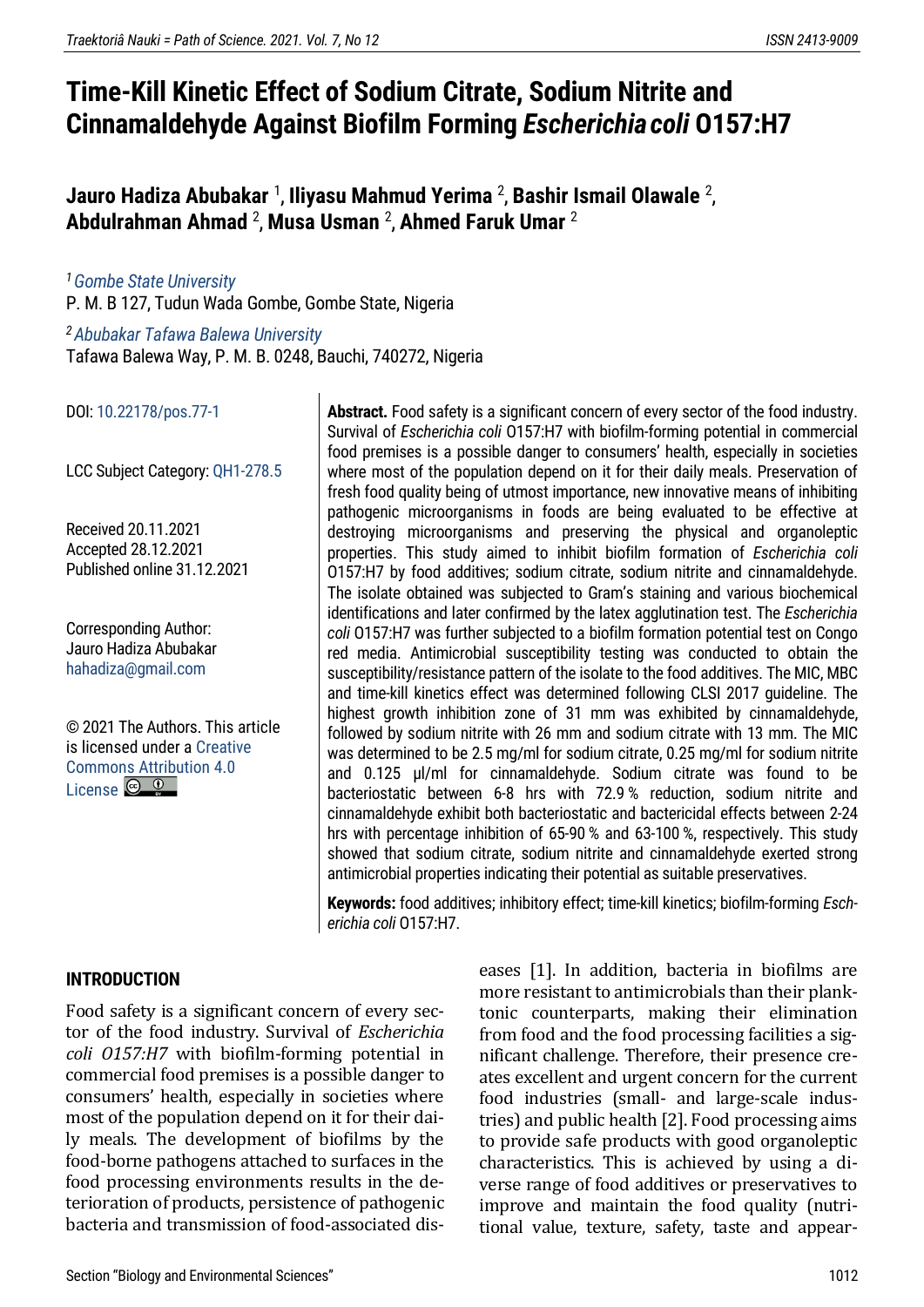ance) and safety, thus extending the shelf life of food products. Therefore, eliminating biofilms or minimization of biofilms formed by food-borne pathogens using food additives is essential for consumers to provide safe and suitable quality products. This, in turn, justifies the need for this study. Preservation of fresh food quality being of utmost importance, new innovative means of inhibiting pathogenic microorganisms in foods are being evaluated to be effective at destroying microorganisms and preserving the physical and organoleptic properties.

# **MATERIALS AND METHODS**

The bacterial isolate (*Escherichia coli* O157:H7) was confirmed through Gram's staining and various biochemical identifications and later confirmed by the latex agglutination test (Plate 1)[3].



Plate 1 – Latex agglutination test for *Escherichia coli*  O157:H7

The confirmed *Escherichia coli* O157:H7 was further subjected to a biofilm production assay to determine the phenotypic expression of colonies in the Congo Red Agar medium (Plate 2).

Briefly, the Congo Red Agar was prepared by dissolving 37 g Brain Heart Infusion agar (TITAN BIOTECH LTD), 36 g sucrose and 0.8 g congo red (BDH LTD) in 1 litre of distilled water. The solution was sterilized by autoclaving at 121 ℃ for 15 min. After inoculation, the plates were incubated for 18 h at 37 ℃, where the biofilm-producing isolates originate as black colonies [4, 5].



Plate 2 – Biofilm formation potential of *Escherichia coli* O157:H7 congo red agar

The inocula of the potent biofilm-forming strains were prepared and subcultures on TSA, which was incubated at 37 °C for 24 h. Colonies of each isolate were then transferred into TSB using a sterile cotton swab to match the turbidity standard of 0.5 McFarland (15x10<sup>8</sup> CFU/ml).

The food additives (sodium citrate, sodium nitrite and cinnamic aldehyde) were purchased and prepared in solutions. The solution was then diluted to different concentrations based on the application amount for food preservation (2 %, 1 %, 0.5 %, 0.25 % and 0.125 %) with an appropriate solvent [6].

*In-vitro* antimicrobial activity of food additives was conducted against isolated *Escherichia coli*  O157:H7, using the agar well diffusion method as described by the Clinical and Laboratory Standards Institute [6]. The standardized isolate was streaked over the entire surface of Mueller Hinton agar plates with a sterile cotton swab. Then, a hole with a diameter of 6 is punched aseptically with a sterile cork borer, and a volume of 100 µl of different concentrations of food additives (Sodium citrate, Sodium nitrite, Cinnamic aldehyde) was introduced into the well, Augmentine disc 30 µg (Oxoid) was used as a positive control in the assay. The plates were then incubated at 37 °C for 24 h. The size of the clear zone was measured in mm. This assay was done in triplicates.

The recommendation of [6] performed the Minimum Inhibitory Concentrations and Minimal Bactericidal Concentrations determination. These were performed in a 96-well microtiter plate using a two-fold micro broth dilution technique using an inoculum that matched McFar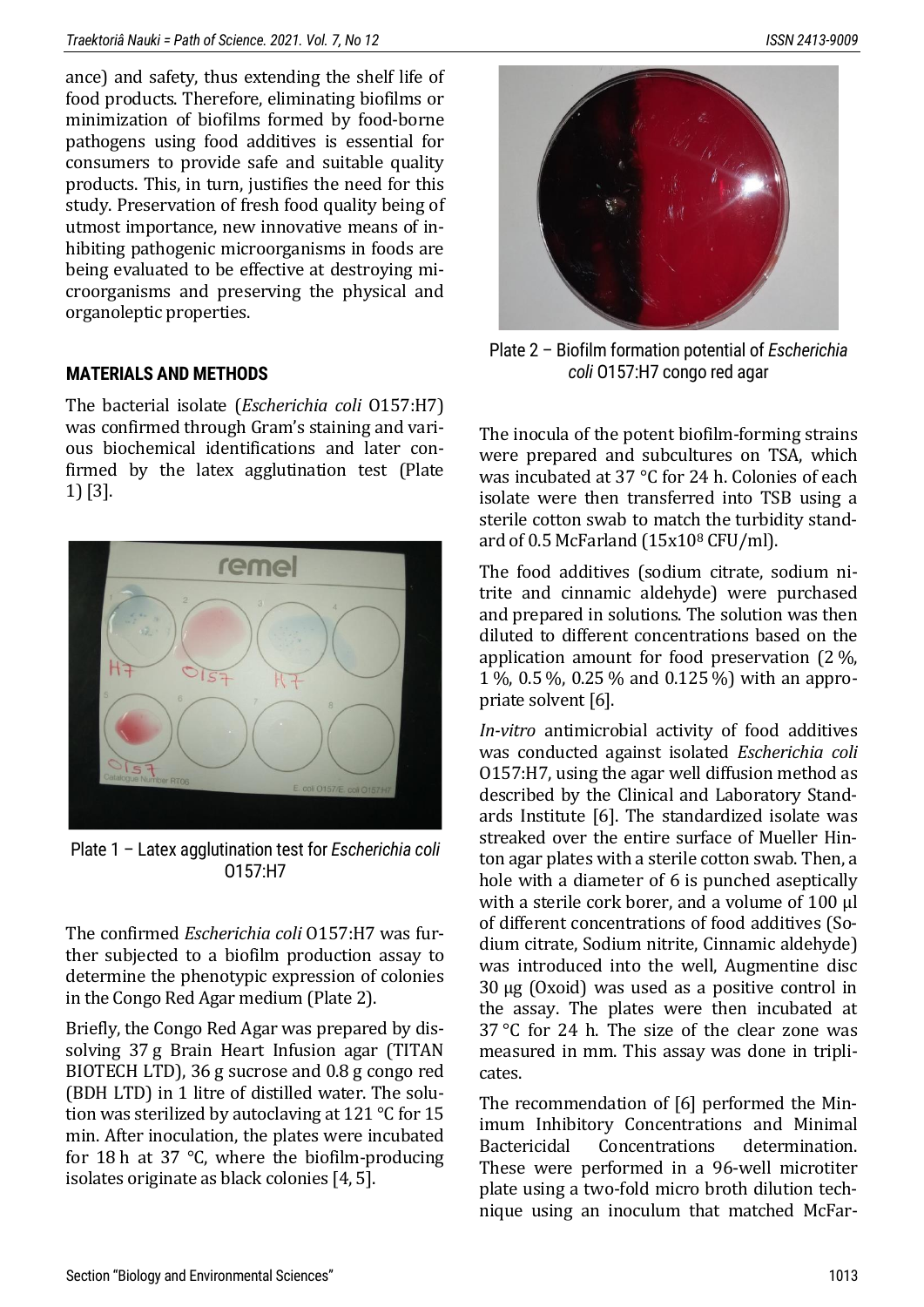land's turbidity standard (1.5x10<sup>8</sup> CFU/ml). The MIC is the lowest food additive concentration that completely inhibits visible growth. The MBC was determined by subculturing the wells onto the MHA plate that showed no visible increase for the MIC.

Time-kill kinetics assay of the solutions of the food additives was carried out following the procedure described by [7]. The keys were prepared for concentrations equal to 1X MIC, 2X MIC, and 4X MIC. An inoculum size of 1.0×108 CFU/ml was added and incubated at 37 °C. Aliquots of 1.0 ml of the medium were taken at time intervals of 0, 1, 2, 3, 4, 5, 6, 12, and 24 h and were inoculated aseptically into 20 ml nutrient agar and incubated at 37 °C for 24 h. A control test was performed for the organism without the additives. The colony-forming unit (CFU) of the microorganisms was determined. The procedure was performed in triplicate (three independent experiments), and a graph of the log CFU/mд was plotted against time.

The results were expressed as mean  $\pm$  SD twoway ANOVA test was used to compare results among and within groups for any significant difference in efficacy of food additives against biofilm-forming *Escherichia coli* O157:H7 using SPSS version (P<0.05).

# **RESULTS AND DISCUSSION**

The isolate was confirmed to be *Escherichia coli* O157:H7 due to the appearance of colourless colonies on sorbitol MacConkey agar and agglutination with a latex agglutination kit.

The isolate obtained was confirmed to be biofilm producer on congo red agar due to the formation of dark colonies on the media indicating slime production. Hence, *Escherichia coli* O157:H7, which commonly contaminates food and contact surfaces in food industries, can develop a biofilm.

In vitro antimicrobial effects of food and preservatives have been elucidated as to the susceptibility or how resistant an organism is to it. In this study, the antimicrobial susceptibility pattern of sodium citrate, sodium nitrite and cinnamaldehyde showed (Table 1) a high zone of inhibition (mm) of 13.00±0.88, 26.00±0.58 and 31.67±0.88, respectively, at 2% concentration each.

Table 1 – Antimicrobial susceptibility pattern showing mean zone of growth inhibition (mm) ± SEM of food additives against *Escherichia coli* O157:H7

| Food additives | Concentrations (mg/ml) |                  |                  |                  |                 |  |  |  |  |  |
|----------------|------------------------|------------------|------------------|------------------|-----------------|--|--|--|--|--|
|                | $2\%$                  | $1\%$            | $0.5\%$          | $0.25\%$         | Control         |  |  |  |  |  |
| Sodium citrate | $13.00 \pm 1.15$       | $10.00 \pm 0.58$ | $9.00 \pm 0.58$  | $7.67 \pm 0.33$  | $24.6 \pm 0.85$ |  |  |  |  |  |
| Sodium nitrite | $26.00 \pm 0.58$       | $20.33 \pm 0.88$ | $14.67 \pm 0.67$ | $10.33 \pm 0.88$ | $24.8 \pm 0.52$ |  |  |  |  |  |
| Cinnamaldehyde | $31.67 \pm 0.88$       | $27.33 \pm 0.33$ | $25.33 \pm 0.33$ | $17.67 \pm 0.88$ | $25.6 \pm 0.89$ |  |  |  |  |  |

Notes: Zones of growth inhibition = diameter of well plus zones of growth inhibition; diameter of well = 6 mm. The mean growth inhibition zone was determined from three independent results (*n*) = 3; SEM = standard error mean.

The most miniature zone of inhibition recorded for each additive was 0.25% concentration where sodium citrate had 7.67±0.33 mm, sodium nitrite; 10.33±0.88 mm and cinnamaldehyde 17.67±0.88 mm. Among the three additives used, cinnamaldehyde has the highest zone of inhibition (31.67±0.88) mm. At the same time, sodium citrate showed the smallest area of inhibition (7.67±0.33) mm thus, showing that cinnamaldehyde has a strong antimicrobial effect against *Escherichia coli* O157:H7. This finding is in line with the work of [8], who reported antimicrobial susceptibility of cinnamaldehyde against avian *Escherichia coli* inhibition zones diameters rang-

ing from 16 to 44 mm. Similarly, the report made by [9] on microbiological profiling of food additives and evaluation of their antibacterial efficacy showed a clear zone of inhibition of 8–22 mm measured on agar well diffusion.

The minimum inhibitory concentration (MIC) and minimum bactericidal concentration *(MBC)* of sodium citrate, sodium nitrite and cinnamaldehyde recorded showed (Table 2) that all the three additives have varying MIC and MBC that can inhibit and cause a lethal effect on biofilmforming *Escherichia coli* O157:H7.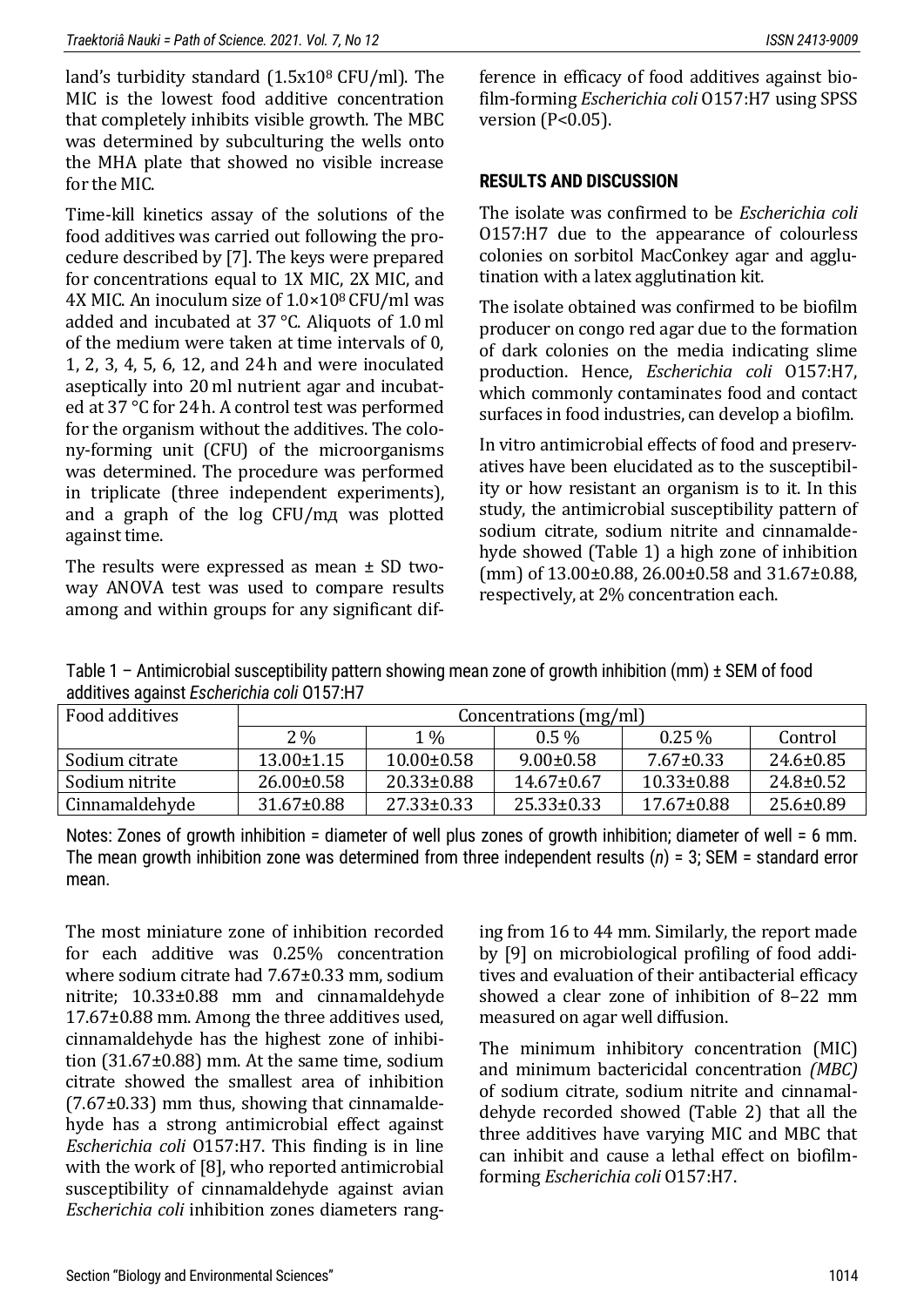| Food additives | Concentrations (mg/ml) |       |                |      |     |                          | <b>MIC</b>          | <b>MBC</b>           |
|----------------|------------------------|-------|----------------|------|-----|--------------------------|---------------------|----------------------|
| Sodium citrate |                        | 0.625 | 1.25           | 2.5  | 5   | 10                       | $2.5 \text{ mg/ml}$ | $5 \,\mathrm{mg/ml}$ |
|                |                        |       |                |      |     | $\overline{\phantom{0}}$ |                     |                      |
| Sodium nitrite |                        | 0.625 | 0.125          | 0.25 | 0.5 |                          |                     |                      |
|                |                        |       |                |      | -   | $\overline{\phantom{0}}$ | $0.25$ mg/ml        | 1 mg/ml              |
| Cinnamaldehyde |                        | 0.625 | 0.125          | 0.25 | 0.5 | T                        | $0.125 \mu$ l/ml    | $0.25 \mu$ l/ml      |
|                |                        |       | $\blacksquare$ |      |     | $\overline{\phantom{0}}$ |                     |                      |

Table 2 – Minimum inhibitory concentration and minimum bactericidal concentration of food additives against *Escherichia coli* O157:H7

Notes: MIC - Minimum inhibitory concentration; MBC - Minimum bactericidal concentration; + growth activity (MIC/MBC decrease); – no growth (MIC/MBC increase).

The result showed that sodium citrate had MIC at 2.5 mg/ml and MBC at 5 mg/ml, sodium nitrite had MIC at 0.25 mg/ml and MBC at 1 mg/ml while cinnamaldehyde had MIC at 0.125 µl/ml and MBC at 0.25 ul/ml. Compared to the three additives, cinnamaldehyde had the most potent inhibition and lethal effect at a lower concentration than sodium nitrite next to cinnamaldehyde, followed by sodium citrate as the weak with higher concentration. The MIC and MBC value for sodium citrate increase twice the MIC and MBC value of sodium nitrite and cinnamaldehyde. Thus, cinnamaldehyde and sodium nitrite have strong bactericidal and bacteriostatic effects, while sodium nitrite has weak bacteriostatic and bactericidal effects. This finding agrees with the work of [5]. The MICs of sodium citrate and cinnamaldehyde against *S. aureus* at 5 mg/ml and  $0.5$  µl/ ml and MBC at 40 mg/ml and 2 µl/ml, respectively. The effect of cinnamaldehyde in fruit juice was reported to be at 0.25 to 1.5 μl/mL con-

centration, which completely inhibited the growth of *S. enterica* and *Escherichia coli O157:H7* with MIC value of 0.25 μl/ml [10].

The time-kill kinetics profile of sodium citrate, sodium nitrite and cinnamaldehyde against *Escherichia coli O157:H7* showed (Figure 1–3) a varying pattern of reduction in the number of viable cells within 24 hrs at different concentrations with a significant difference at p=0.05 when compared to control (growth of organism without antimicrobial agents).

Time-kill kinetic profile of sodium citrate at 1X MIC showed (Figure 1) no reduction in some viable cells with steady growth from 2-4 hrs compared to the control. At 6–8 hrs, there was a reduction in the number of viable cells followed by a gradual rise from 10 up to 24 hrs. At 8X MIC, a reduction in the number of viable cells was observed from 2 hrs of incubation with a gradual decrease in cell number up to 24 hrs**.**



Figure 1 – Time-kill kinetic effect of sodium citrate against biofilm forming *Escherichia coli* O157:H7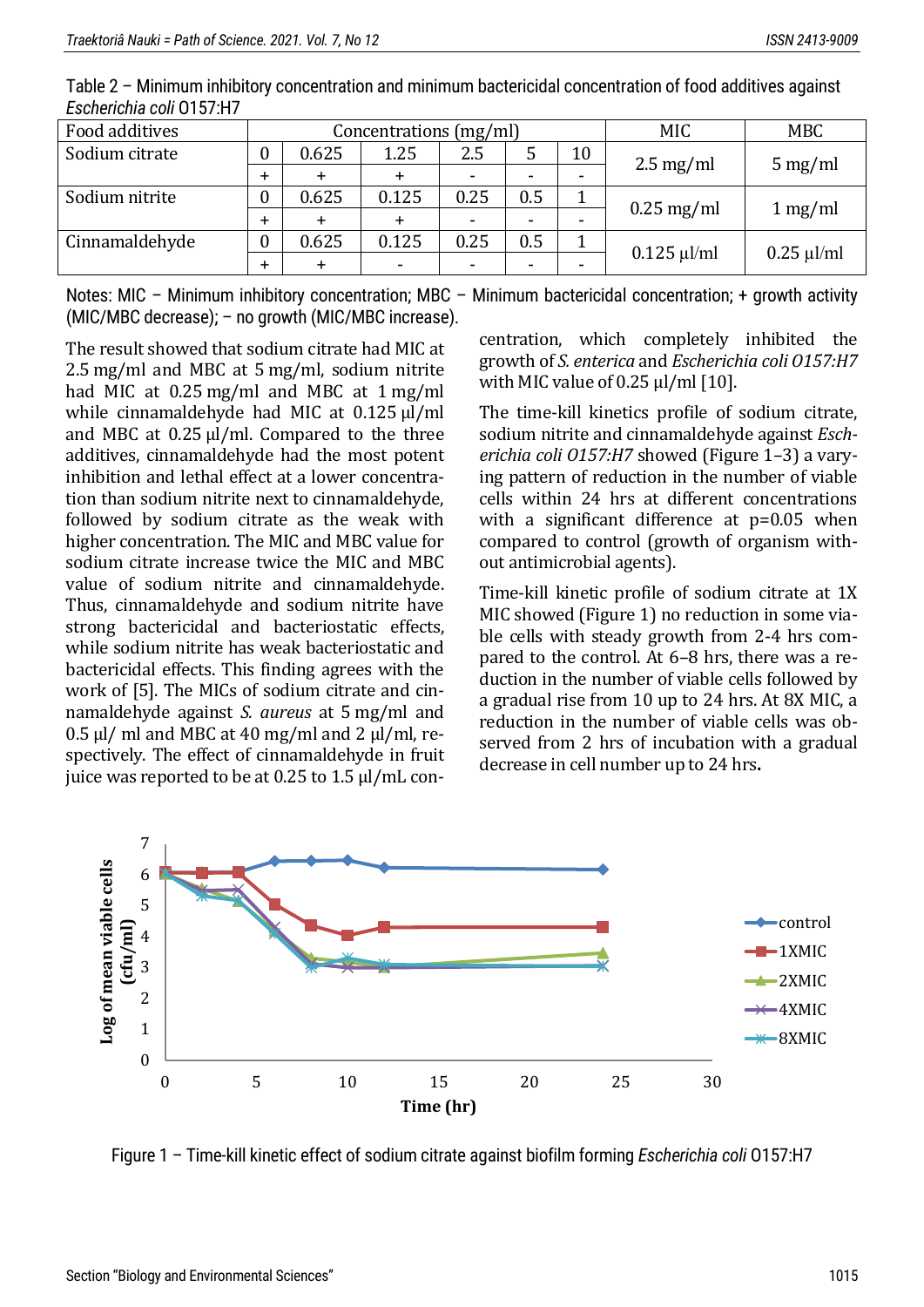

Figure 2 – Time-kill kinetic effect of sodium nitrite against biofilm-forming *Escherichia coli* O157:H7



Figure 3 – Time-kill kinetic effect of cinnamaldehyde against biofilm-forming *Escherichia coli* O157:H7

The time-kill kinetic profile of sodium nitrite at different test concentrations showed (Figure 2) a decline in the number of viable cells between 6– 24 hr at 1X MIC while reducing the number of the cell at the highest concentration used (8X MIC) was observed from 2–10 hrs. No growth was seen when subcultured and incubated between 12-24 hrs, thus making it bactericidal. Cinnamaldehyde showed (Figure 3) a more vital time-kill profile than sodium citrate and sodium nitrite by

exhibiting bacteriostatic and bactericidal effects against the test isolate within 24 hrs at varying tests concentrations. At 1X MIC, there was a gradual decrease in viable cell count. Complete inhibition of growth was observed between 4–24 hrs. This work agrees with [10] on the effect of cinnamaldehyde in fruit juice was reported to be at 0.25 to 1.5 μl/ml concentration, which completely inhibited the growth of *S. enterica* and *Escherichia coli* O157:H7 with MIC value of 0.25 μl/ml.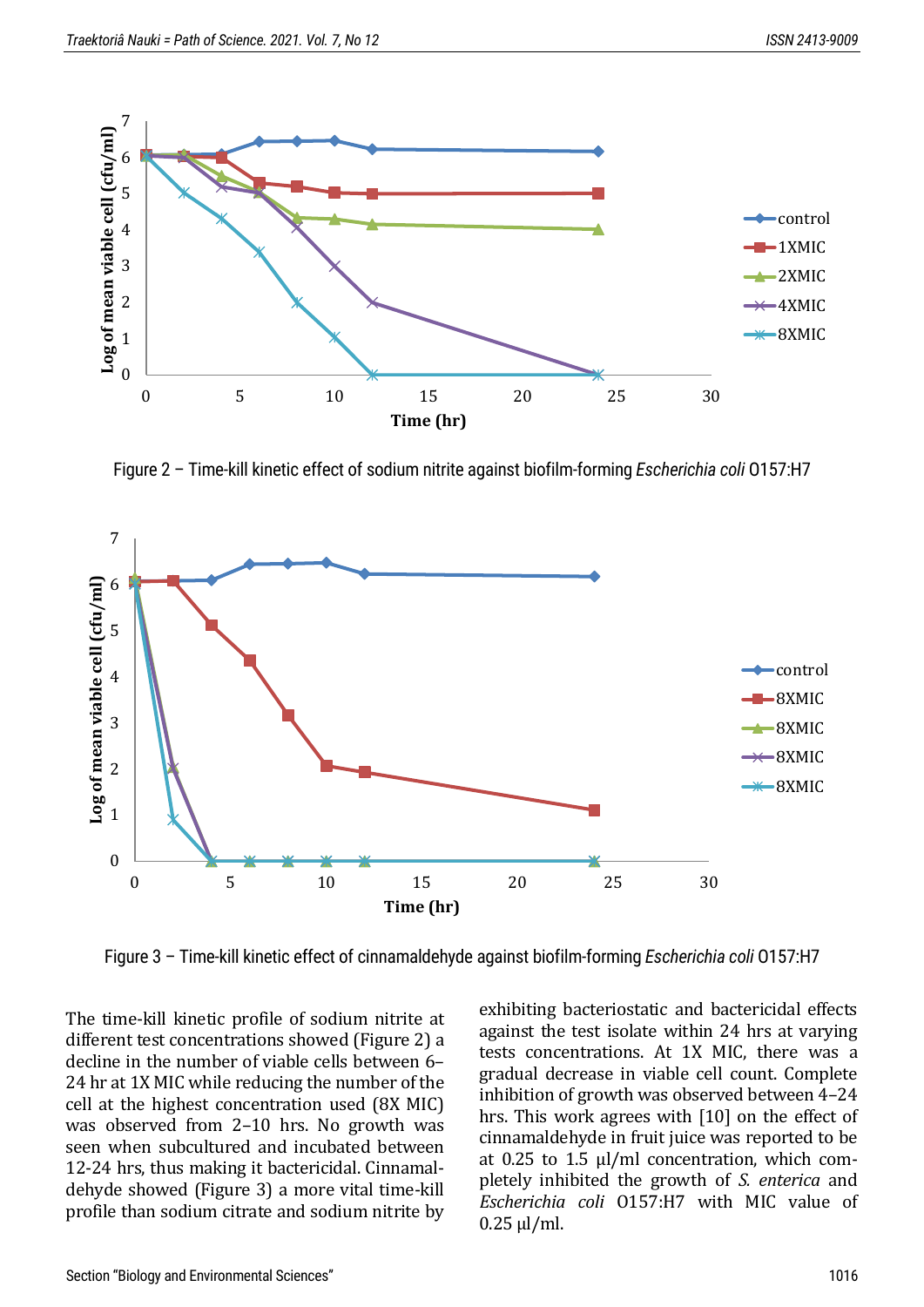Similarly, [8] reported a 99.9 % reduction of *Escherichia coli O157:H7* at 8X MIC of cinnamaldehyde but slower in action. Bacterial sensitivity to certain antimicrobials may be partly attributed to the increased fluidity of the cytoplasmic membrane. Stringent control of membrane fluidity is crucial for membrane-associated functions such as active transport of solutes, passive permeability to hydrophobic molecules and protein-protein interactions. The cytoplasmic membrane is the primary cellular site where cinnamaldehyde exerts its antibacterial action; therefore, cinnamaldehyde, by exerting a membrane-fluidizing effect, may further disrupt those membrane-associated functions. Although the precise mechanism of antibacterial activity of cinnamaldehyde is inconclusive, it is believed that cinnamaldehyde inactivates bacteria by inhibiting ATPase at sub-lethal concentrations and disrupting the cytoplasmic membrane at lethal concentrations. The finding shows that sodium citrate, sodium nitrite, and cinnamaldehyde are bacteriostatic and bactericidal molecules.

# **CONCLUSION**

The isolate was identified as *Escherichia coli*  O157:H7 through biochemical characterization and latex agglutination test. The antimicrobial susceptibility test revealed that the isolate is susceptible to the additives, showing cinnamaldehyde stronger antimicrobial effect against *Escherichia coli* O157:H7. The minimum inhibitory concentration of sodium citrate required to inhibit the growth of *Escherichia coli* O157:H7 was obtained at 2.5 mg/ml, sodium nitrite at 0.25 mg/ml and cinnamaldehyde at 0.125 µl/ml. the minimum bactericidal concentration was obtained at 5 mg/ml, 1 mg/ml and 0.25  $\mu$ l/ml respectively. Sodium citrate was found to be bacteriostatic between 6–8 hrs with 72.9 % reduction, sodium nitrite and cinnamaldehyde exhibit both bacteriostatic and bactericidal effects between 2– 24 hrs with percentage inhibition of 65–90 % and 63–100 %, respectively*.* From this finding and comparative analysis, it is concluded that food additives (sodium citrate, sodium nitrite and cinnamaldehyde) can inhibit and can be used to control biofilm formation of *E. coli* O257:H7.

# **Acknowledgement**

Our profound gratitude goes to the supervisors and co-authors for dedicating so much time and energy in guiding, instructing and to colleagues that contributed in one way or the other toward the successful completion of the work.

# **Conflict of Interests**

The authors declare no conflicting interest.

# **REFERENCES**

- 1. Addis, M., & Sisay, D. (2015)[. A review on major food borne bacterial illnesses.](https://www.walshmedicalmedia.com/open-access/a-review-on-major-food-borne-bacterial-illnesses-2329-891X-1000176.pdf) *Journal of Tropical Diseases, 3*(4), 1–7
- 2. Zhang, S., Wu, Q., Zhang, J., Lai, Z., & Zhu, X. (2016). Prevalence, genetic diversity, and antibiotic resistance of enterotoxigenic Escherichia coli in retail ready-to-eat foods in China. *Food Control, 68*, 236–243. doi: [10.1016/j.foodcont.2016.03.051](https://doi.org/10.1016/j.foodcont.2016.03.051)
- 3. Adamu, M. T., Shamsul, B. M. T., Desa, M. N., Khairani-Bejo, S., & Irwan Syah, M. (2015)[. Assessment](https://go.gale.com/ps/i.do?id=GALE%7CA440552122&sid=googleScholar&v=2.1&it=r&linkaccess=abs&issn=19950756&p=AONE&sw=w&userGroupName=anon%7Eeafa9f02)  [exposure to Escherichia coli among Halal cattle abattoir workers in Malaysia.](https://go.gale.com/ps/i.do?id=GALE%7CA440552122&sid=googleScholar&v=2.1&it=r&linkaccess=abs&issn=19950756&p=AONE&sw=w&userGroupName=anon%7Eeafa9f02) *Advancesin Environmental Biology*, *9*(24), 204.
- 4. Oliveira, M., Bexiga, R., Nunes, S. F., Carneiro, C., Cavaco, L. M., Bernardo, F., & Vilela, C. L. (2006). Biofilm-forming ability profiling of Staphylococcus aureus and Staphylococcus epidermidis mastitis isolates. *Veterinary Microbiology, 118*(1-2), 133–140. doi: [10.1016/j.vetmic.2006.07.008](https://doi.org/10.1016/j.vetmic.2006.07.008)
- 5. Liu, L., Ye, C., Soteyome, T., Zhao, X., Xia, J., Xu, W., … Harro, J. M. (2019). Inhibitory effects of two types of food additives on biofilm formation by foodborne pathogens. *MicrobiologyOpen, 8*(9). doi: [10.1002/mbo3.853](https://doi.org/10.1002/mbo3.853)
- 6. Clinical Laboratory Standards Institute. (2017). *Performance Standards of Antimicrobial Susceptibility Testing* (31st ed.). Retrieved from <https://clsi.org/standards/products/microbiology/documents/m100/>